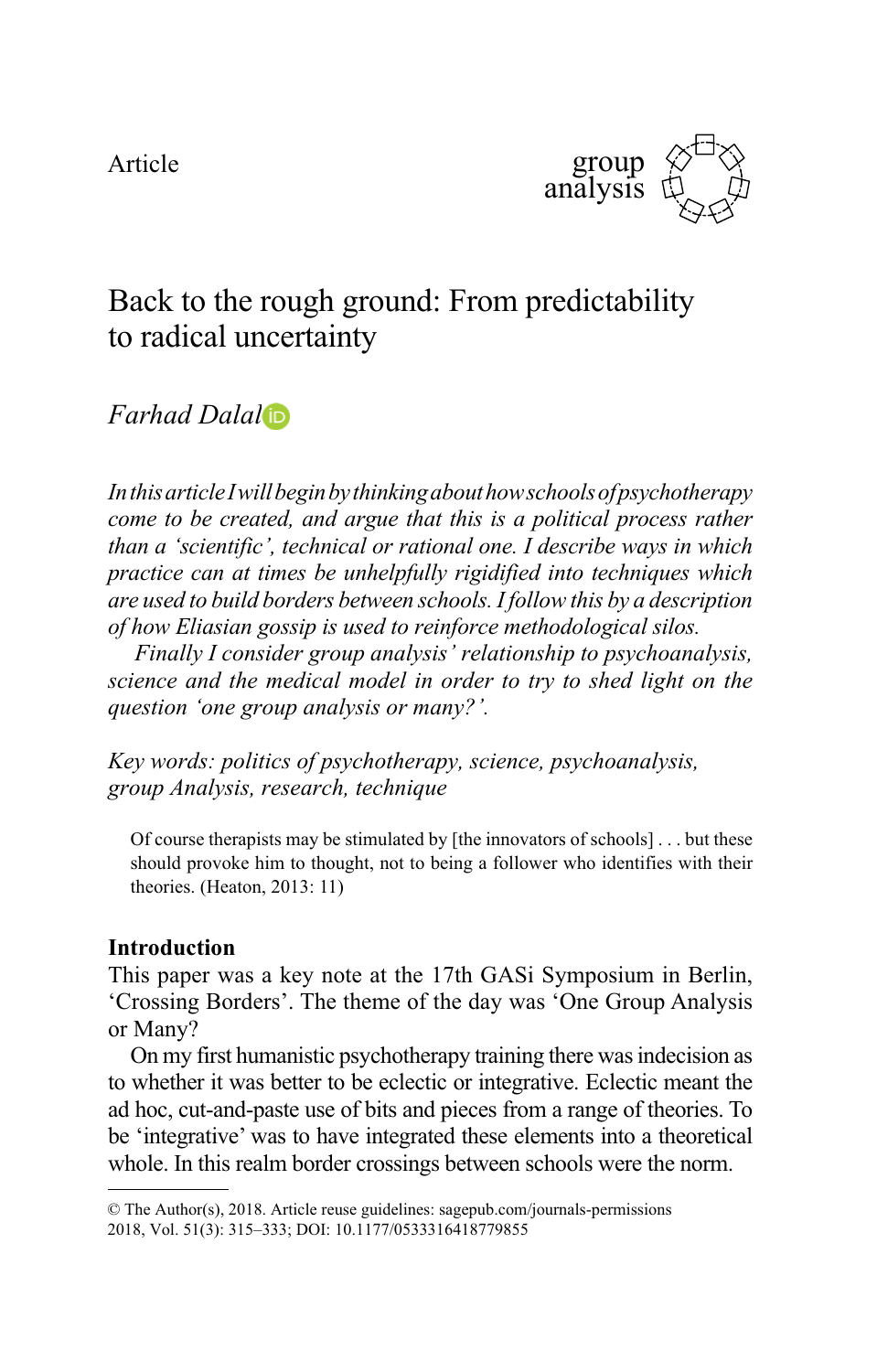In contrast other trainings teach a single methodology. These tend to be more purist and take the crossing of borders into other methodologies to be a bad thing. Although, as Roth and Fonagy say, 'In everyday clinical practice, there is much that is "borrowed" from different orientations by all practitioners (Roth and Fonagy, 2005: 15)'. The idea of 'borrowing' implies that someone already has ownership over that which I borrow. Whether one is eclectic, integrative or purist, all take the pre-existence of the differing psychotherapy schools as unproblematic givens.

But where did they spring from? How did the borders and boundaries differentiating the schools come to be established in the first place? The story of the Neem tree is instructive.

#### **The Neem tree**

For over 2000 years components of the Neem tree have been used by farmers in India as pesticide. In 1992 an American agricultural company 'Grace' patented a version of the pesticide, and then claimed legal ownership of all such uses of the Neem tree. US patent law would only allow challenges to the legitimacy of the patent if it could be shown that prior knowledge had appeared *in a printed publication* before the patent application. This being folk knowledge, there was nothing in formal print. On this basis, the courts ruled that there was no scientific evidence and dismissed the actual evidence as anecdotal and non-scientific. After decades of legal battle, the patent was revoked.

There are two points I want to draw out from this. First, notice how a particularly narrow *definition* of evidence is being used to delegitimize and discount an obvious reality that is there for all to see, as though it did not exist. Patenting is not just a claim to knowledge; it is also a claim to be the author of, and *the* authority on that knowledge. Second, notice how the patenting process can be a way of colonizing something that had previously belonged to everyone. Versions of this sort of colonizing process have been going on since time immemorial.

## **Terra nullius**

European adventurers stumbling across the 'new' worlds managed the extraordinary feat of perceiving lands full of people as empty, as 'No man's land', as *terra nullius*. Seeing it as empty, they claimed it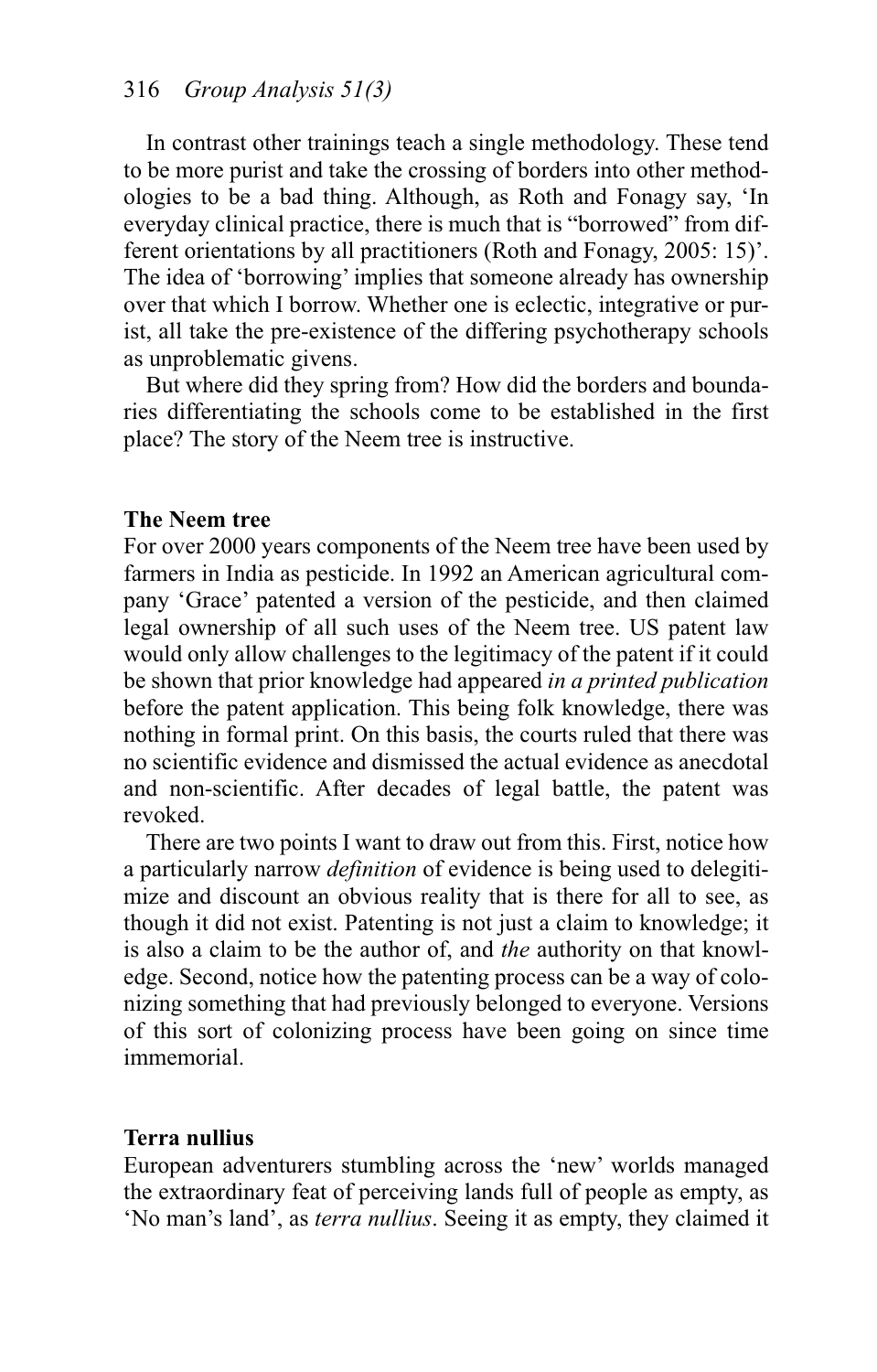for themselves. The colonizer saw no contradiction in being able to appropriate indigenous knowledge from lands that were apparently empty of indigenous people. In this activity they conceived of themselves engaged in the activity of science; as bringing order to disorder. History itself was thought to begin with the colonizer stepping onto the so-called virgin land.

#### **Psychologica nullius**

Something of this dynamic has also been playing out in the field of psychology. Schools often claim to be the first to discover this or that, and being the first they take ownership of it.

Cognitive Behavioural Therapy (CBT) texts convey a picture in which before the advent of CBT the psychological arena was almost empty of all knowledge, and what there was, was unproven superstition. Anything not tested *according to specific decreed empirical protocols, simply did not exist*. The field was *psychologica nullius*.

The most effective and simplest way of doing away with prior history is by making no mention of it. CBT did allow for the prior existence of behaviourism, but little else. In this way CBT creates an 'Absolute Beginning', before which there was nothing.

For example according to the CBT pushers, Layard and Clark, it was only in 1978 that a British psychologist from the CBT camp,

George Brown . . . [who first] discovered that the family environment in which a person lives has a big influence on whether they relapse in the face of stress. (Layard and Clark 2013: 169)

It would seem that prior to 1978 no one had recognized the relevance of the family environment. But it is not just CBT that 'discovers' in this way. Phyllis Grosskurth, the biographer of Melanie Klein tells us that

[whenever] . . . a new idea occurred to [Klein] . . . she would immediately term [it] a 'discovery'. Winnicott called her a 'Eureka shrieker'. (Grosskurth, 1985: 121)

Another way of eradicating history is by giving concepts new names. Group analytic allusions to the matrix and social unconscious overwrite notions of discourse and ideology. They are spoken of as though they began with Foulkes or Fromm, and not with Marx, Althusser and Hegel. Politics is tamed and renamed as dynamics, after which it is incorporated into group analytic discourse.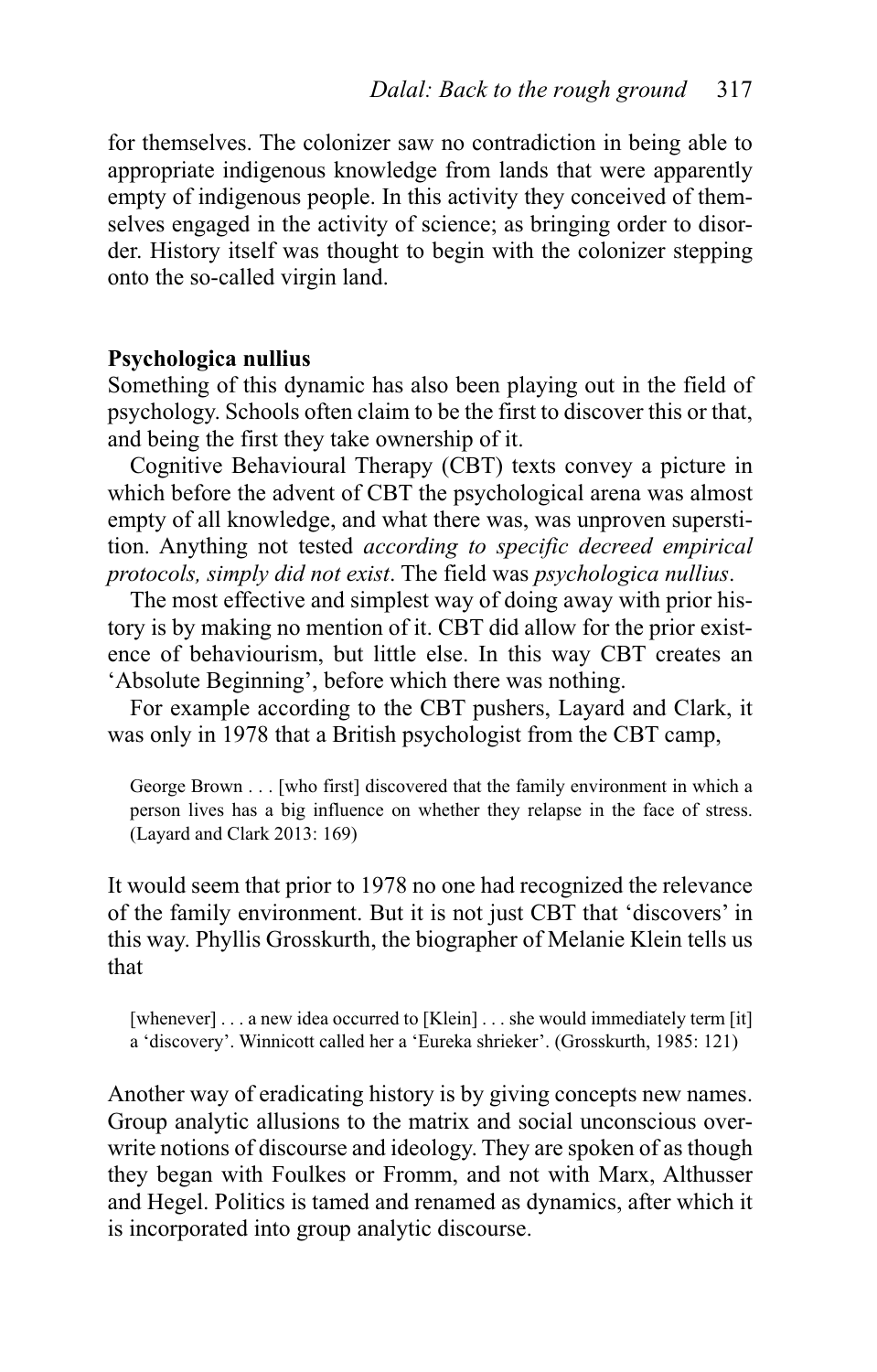#### 318 *Group Analysis 51(3)*

Technical terms like 'attachment' or 'splitting' function as code words that serve as boundary markers and differentiators. Freudian texts primarily cite other Freudians and Rogerian texts mainly cite other Rogerians. In these ways we build and reinforce methodological silos, which we defend against all comers.

#### **Creating schools of therapy: from method to methodology**

All schools of therapy first started as an exploratory practice, which were latterly theorized. However, the theorizations had the unintended effect of closing things down in the following way.

For example, through practice, Carl Rogers thought certain core conditions to be beneficial to the therapeutic process. Meanwhile Freud thought that 'the transference' and its interpretation were central. Two things happened next. First, the forms of practice that had been found to be helpful became rigidified into rules and instructions called techniques. Second, when this knowledge is disseminated to others through psychotherapy trainings, a reversal takes place. Trainees are taught the theory first, and then a form of practice that fits with that theory. Not only is theory driven practice a kind of conformism, something else more troubling also takes place.

Each training insists that their trainees should interact in these ways, *and only these ways*. To deviate is to do wrong. In effect, trainings and institutes create faiths with disciples. The classical psychoanalyst must *only* interpret, the person centred counsellor must *never* interpret. In effect, what has happened is that a method has been generalized into a hegemonic methodology. The idea of analysis seems to belong to psychoanalysis. *Only* psychoanalysts analyse, and psychoanalysts *only* analyse. And if a Rogerian were to dare to analyse, they would be viewed as borrowing a psychoanalytic technique. In these ways techniques and values become colonized and take on the appearance of having always belonged to particular schools.

This is where the supervision process can come to serve a policing function, particularly during the training itself, when trainees are at their most vulnerable in relation to the power of the training authorities. Recently a CBT trainee was chastised by his CBT supervisor for being 'too psychoanalytic'. Meanwhile I know of one or two trainees at the London IGA who were persecuted by their respective supervisors for not being psychoanalytic enough.

In my early days I myself reproved an IGA trainee for being too facilitative and not sufficiently analytic. At that time, by analytic I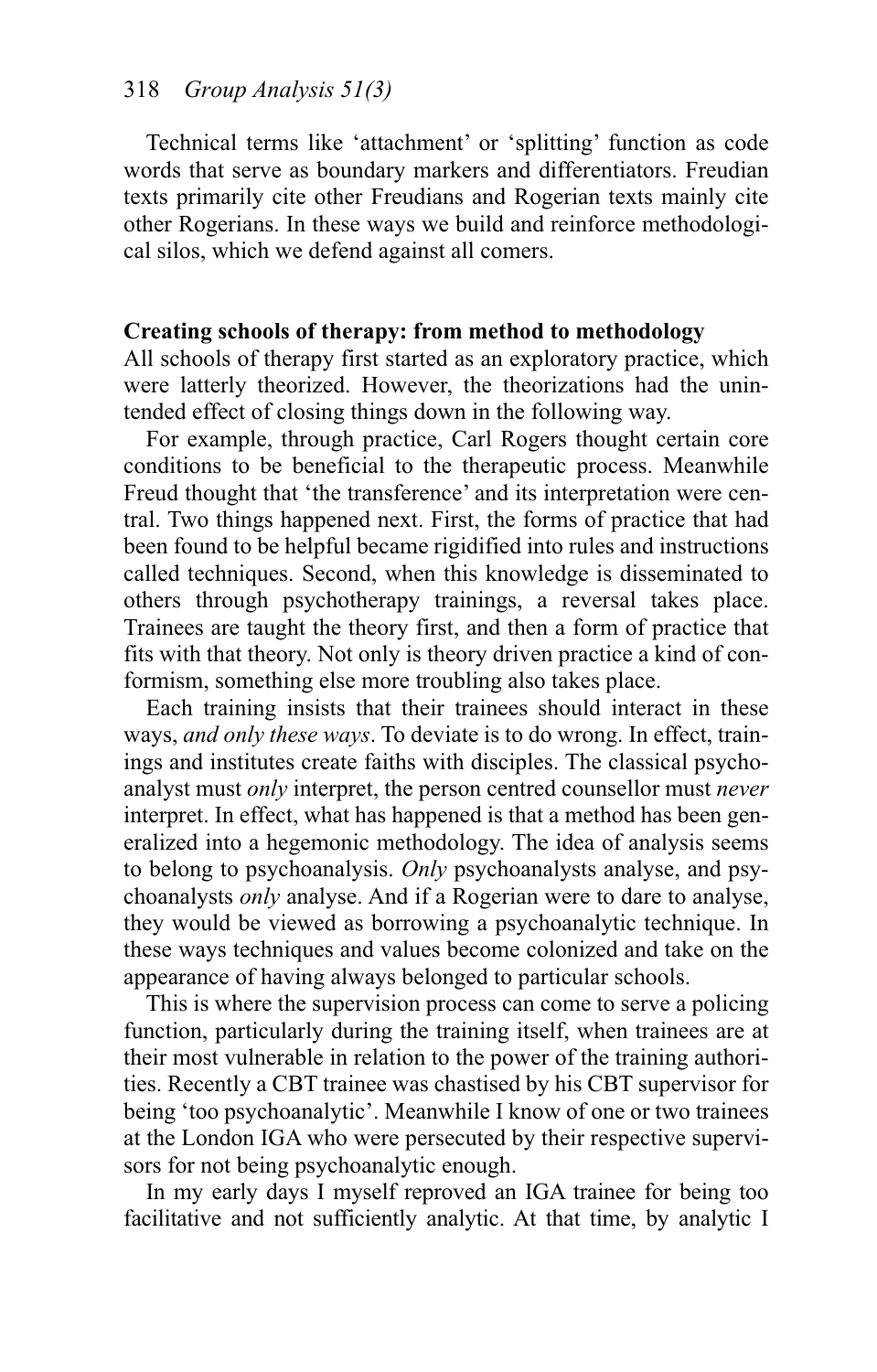meant detached and interpretative. In doing this I was reinforcing and legitimating a particular understanding of the analytic, and at the same time augmenting my own analytic credentials and authority.

I now find myself in a predicament. I discover that many of my ways of working apparently belong to other schools. For example, when questioning the rational basis of someone's paranoid beliefs, I could be said to be utilizing a CBT technique. At times, I am even able to be compassionate despite not having trained in compassion focussed therapy. Most recently, I discover that I have somehow been using some of the techniques of mentalization as well as those of mindfulness for some decades before they were invented. How is this possible?

#### **Identity formation**

Identity is process. And the naming or claiming of an identity is a form of process reduction (as Elias termed it). Identity is, amongst other things, constraint and closure. Identities utilize differences to generate differentiations. However similarities are also always present. I am different to you by virtue of a number of attributes and *at the same time* I am similar to you by virtue of a number of other attributes. Similarity is not the opposite of difference. Identities are constructed by emphasizing a particular difference and amplifying a specific similarity.

For these reasons there is the ever present danger of one identity morphing into another. This is where the border police come in. We delegate the official and formal tasks of policing the boundaries of our professional territory to our committees and supervisors. But there is also an informal policing work taking place through everyday interactions; it is we, it is you and I, that unbeknownst to ourselves, do the informal policing work through gossip. Norbert Elias (1976: xxv) describes the presence of gossip mills that work in subtle ways to keep groupings differentiated by continually demarcating the line between the 'us' and the 'them'. We all do it. Much is being tacitly said when over a cup of coffee, one colleague says of another with a certain look: 'he is very Kleinian'.

The gossip process is one of shame and humiliation and is integral to the processes of inclusion and exclusion. Foulkes has rightly said that belonging is essential for the possibility of psychological health. Shame is the motivator that encourages us to remain within the approved version of the 'us'. But of course there are disputes about which version should be the approved version.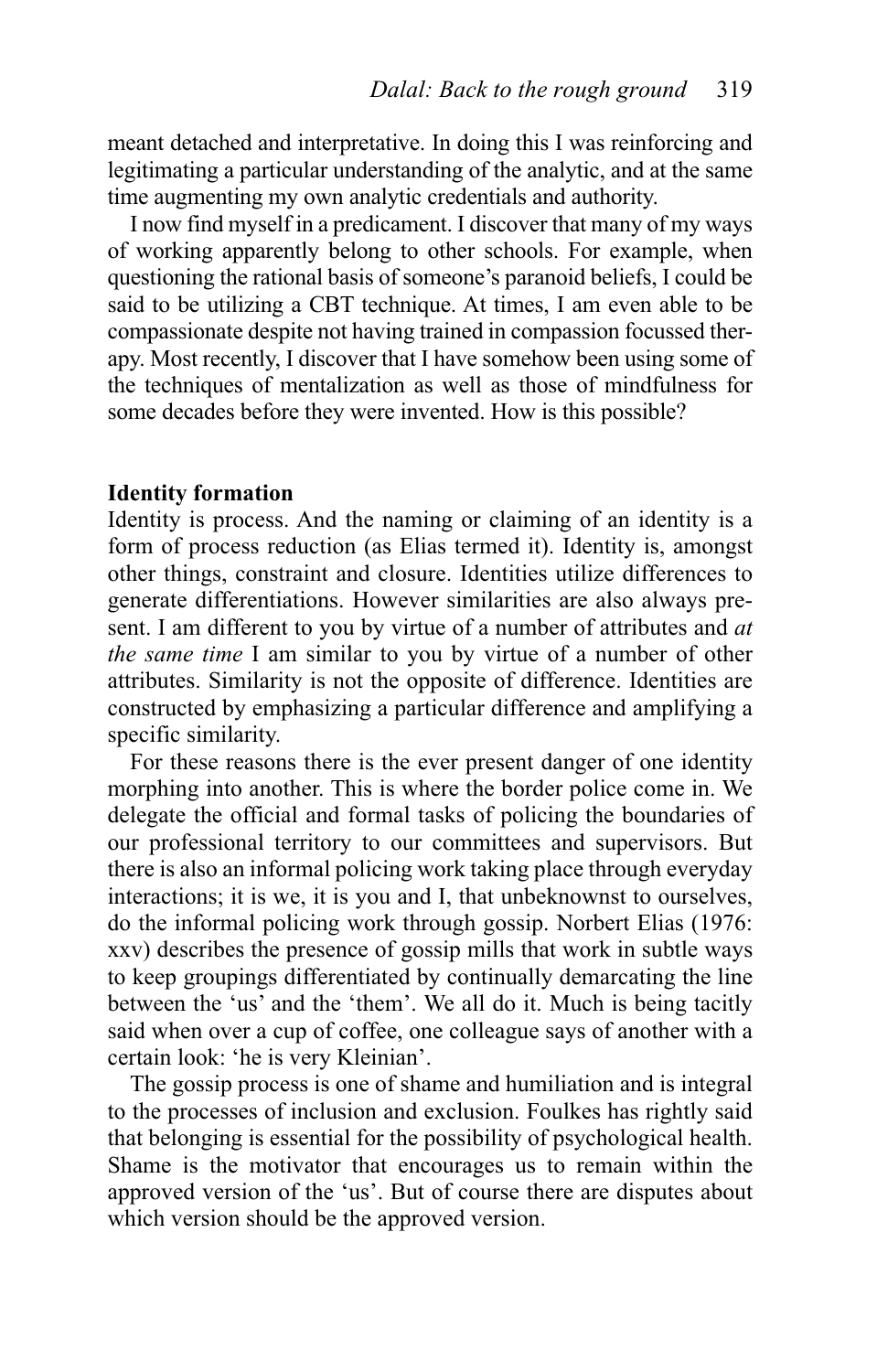For example, recently, a group analyst said in a group: 'This has left me feeling worried. Am I the only one who feels like this?' Later, her co-conductor was critical of her, saying that in revealing something about herself, she had 'broken the analytic frame'. In speaking in this way the co-conductor determined what was allowable into the 'analytic frame'. Similarly, some people said of my first book, 'it is not very psychoanalytic'. Both statements are assertions about what is and is not within the approved version of the analytic, with the added implication that if it is not of 'the approved kind' then there is something wrong with it.

This is how various kinds of 'us' and 'them' groupings are generated within psychotherapy. In some instances, the borders between the 'us' and 'them' are so sharp that they cut anyone trying to cross them. In other instances the borders are more porous and forgiving.

#### **Persons and things**

Up to now I have been speaking about the politics of the divisions in our profession. I turn next to the substance of the divisions, and more directly to the theme of the day 'one group analysis or many?' It seems to me that there are three basic distinctions that group analysts are preoccupied by.

- 1. What is the relationship of group analysis to psychoanalysis?
- 2. Is the practice of group analysis a scientific activity?
- 3. What is the relationship of group analysis to the medical model?

#### **Kant and Wittgenstein**

I will build my argument on the distinction that was initiated by Kant and taken up by Wittgenstein (1953), this being the distinction between cause and reason. Kant said that the inanimate material world works as though it were a deterministic mechanism; to understand it one looks for causes. The relationships between various causes and their effects, once gathered and systematized, become the basis of empirical science. Scientific knowledge has predictive power.

But to understand humans, Kant said we look for reasons, not deterministic causes. We do not trouble ourselves to ask of a stone: 'why did you fall?' because the stone *is not complicit in its fate*. It is because humans are complicit in their fate that it feels so perfectly to natural to ask them: 'Why? Why did you do this?'. We want to understand the *reasons* behind the actions. This is why, in Kant's view,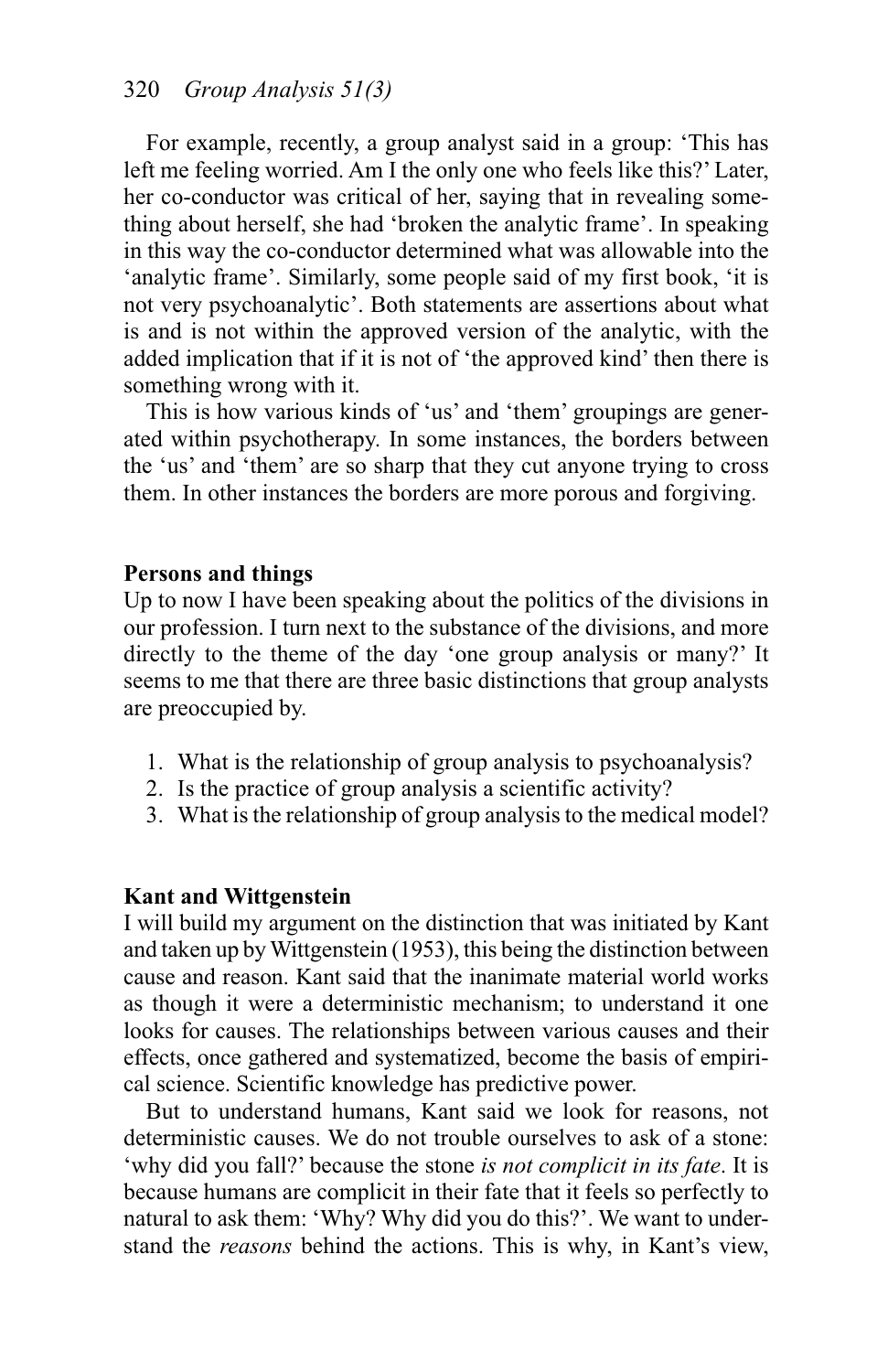humans cannot be understood by the methods of deterministic empirical science. Further, Kant asserted that any attempt to reduce human activity into the language of causes would be unethical, because it would reduce human beings into mechanisms, into things. In sum:

The inanimate reacts, whilst humans respond.

Freud disagrees with Kant saying that what looked to Kant like freely made reasoned conscious choices, were in fact driven by unconscious processes, which were themselves triggered by the chemical and instinctual substrate of the body. Freud saw himself as a scientist, and had ambitions for psychoanalysis to be a deterministic science. In one place Freud (1912) goes so far as to say: 'Anatomy is destiny'. In this sense (but not in other senses) Freud puts humans back onto the side of things. Sulloway wrote

Freud's entire life's work in science was characterized by an abiding faith in the notion that all vital phenomena, including psychical ones, are rigidly and lawfully determined by the law of cause and effect. (Sulloway, 1992: 94)

Imagining themselves to be akin to natural scientists, classical psychoanalysts take up the detached neutral stance of the natural scientist in relation to the patient. We know this as 'analytic reserve'. To get involved in conversation is taboo because it muddies the transference, it is a form of gratification, and so on. All this falls under the rule of abstinence.

As a medical doctor, Freud was immersed in the medical model. This is why we speak so readily of what we do as *treatment*. The prestige and prevalence of the medical model has meant that even today, in most countries on mainland Europe, the professions of psychoanalysis and group analysis are made up almost entirely of psychiatrists and psychologists. Oddly, this has taken place despite Freud (1926) urging the State and the profession to allow non-medical persons to train and practice as psychoanalysts<sup>1</sup>. When all is said and done, the medical model places humans on the side of things. Whilst this makes a lot of sense when it comes to organic medicine, it makes little sense in relation to human suffering.

#### **Group analysis: a peculiar science**

If psychoanalysis and group analysis are sciences, then they are peculiar kinds of science, because unlike the natural sciences, they have little or no predictive power. Psychotherapy constructs its causal chains *retrospectively*. When working with the abuser John, we might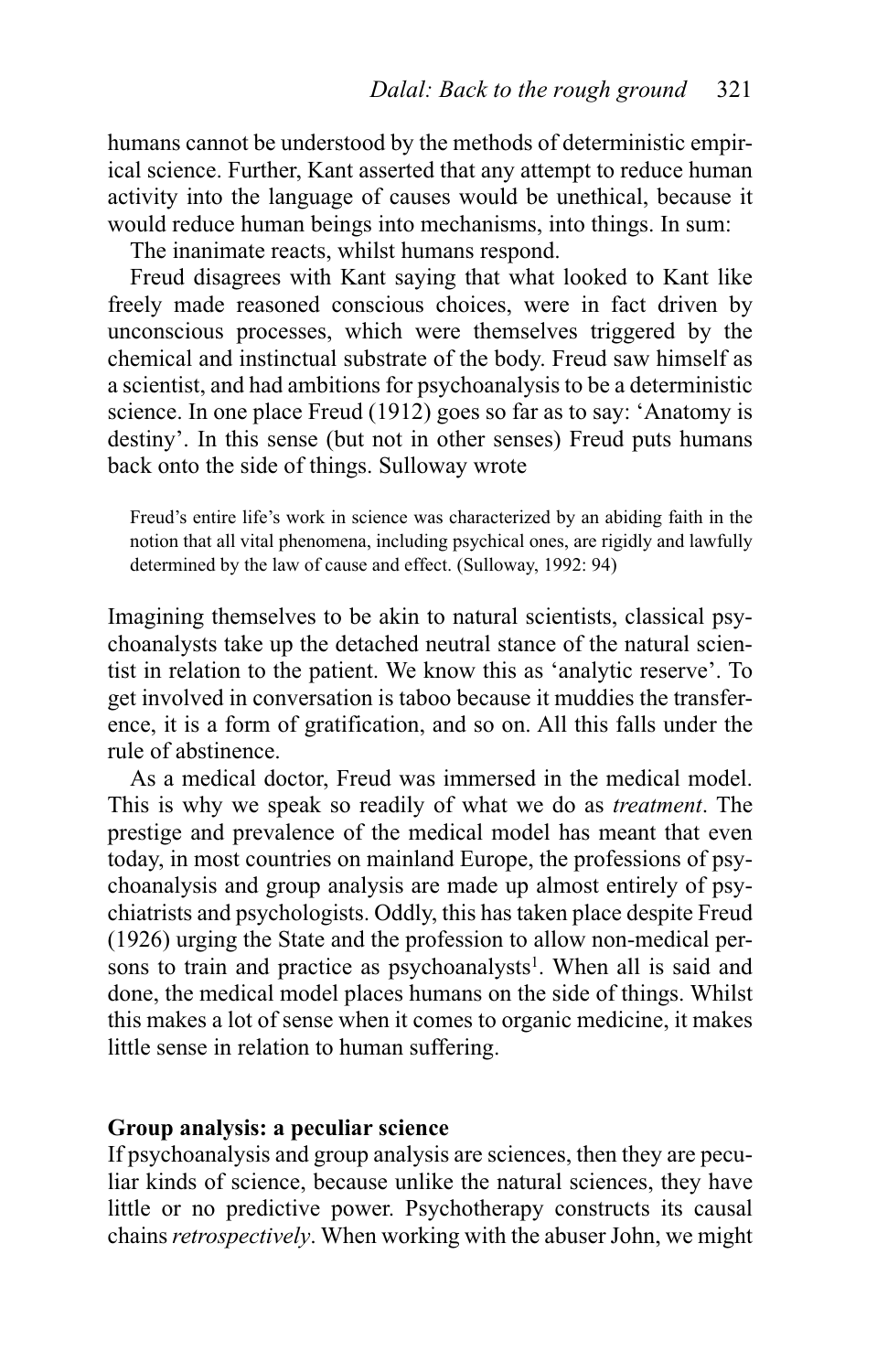make sense of things by looking back and constructing propositions such as John became an abuser because he was abused by his father when he was a child. These sorts of construals are often convincing and meaningful; *their explanatory power is integral to the practice of psychotherapy*. However, these construals have no predictive power. We cannot predict on the basis of innumerable Johns that if Jack is abused, *he will* necessarily become an abuser. The point bears repeating.

Psychoanalysis and group analysis have retrospective explanatory power but no predictive power.

In this regard both Marx and Freud were wrong: History is not destiny; nor is anatomy.

#### **Evidence-based therapies; evidence-based group analysis**

This is where the evidence based therapies come in. They say that their therapeutic results are predictable and they have the evidence to prove it. This of course has made them very appealing to commissioners and regulators who favour them over the other therapies. It would appear that the writing is on the wall. You have to present your therapy in the language of positivist empirical science to be acceptable to the powers that be. It seems that you can't beat them; so you may as well join them. Given the prestige that positivist research enjoys, it is worth taking a closer look at what mainstream psychological research looks like today.

## **Back to the border**

Borders, boundaries are a means of differentiation. If on one side of the border is acceptable empirical science, then everything on the other side is unacceptable. However, the unacceptable can be made acceptable by the simple device of moving the border.

As Ben Goldacre (2012) and others have shown, this is exactly what has happened in psychological and pharmacological research. Over the last few decades the borders have been consistently moved in directions that have lowered standards and favoured certain kinds of evidence over others; that which was previously problematic is now acceptable.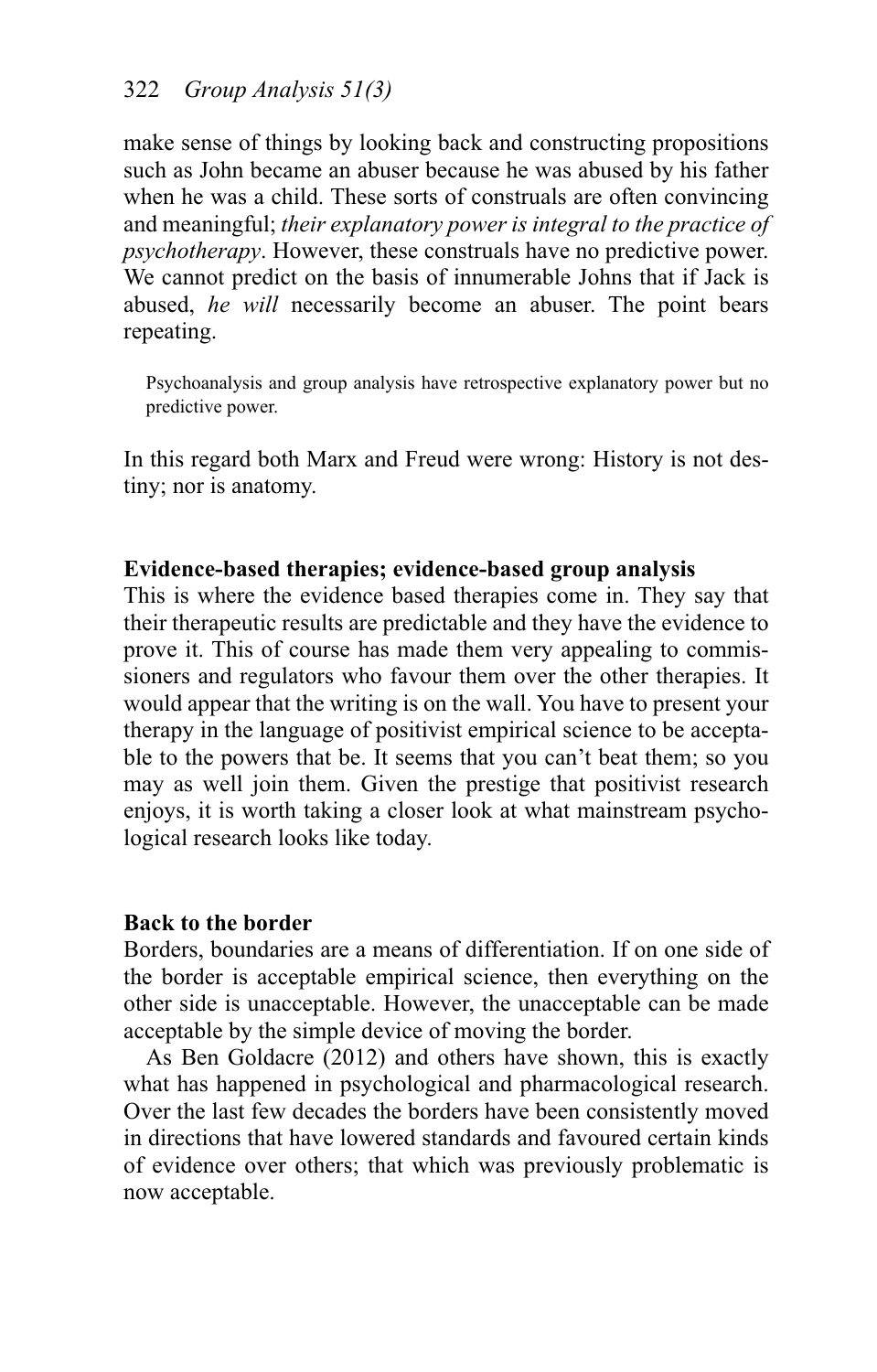Today, psychology departments (along with the rest of the university) are factories that are obliged to churn out prodigious amounts research articles in order to put their departments and universities in good standing with the regulatory authorities and funders. To this end psychological research has been industrialized and proceeds along this sort of formulaic route.

You have to start with a specific discreet illness that you are going to treat. To this end you are obliged to choose one of the so-called mental disorders found in the DSM; otherwise you will not receive the funding, and your research would not be recognized by the regulatory bodies like NICE.

There are two points. First, in taking this step, you have immediately signed up to the medical model. In doing so, not only have *you accepted the medicalization of human suffering, you have pathologized the sufferer*. Second, despite the rhetoric claiming otherwise, the reliability of the diagnostic categories within the DSM are very shaky. Extensive studies have shown the regularity with which different clinicians diagnose the same patient as having very different psychiatric conditions (Moncrieff, 2011).

Next, you collect say 100 people that you have diagnosed as having this mental illness. You then discard most of them as being too complicated. You divide the 20 that are left into two groups of 10. One group is given treatment, and the other gets either nothing or a placebo. Some while later you measure the level of suffering to see how the treatment group has fared in relation to control group. What measurement actually consists of is the patient answering questions about how depressed they are by circling a number between one and five. From not depressed to very very very depressed. But the answer 'five' is no less subjective than the answer very very very depressed. It is by this kind of subterfuge that the subjective is made to appear objective.

Results of this kind are put through arithmetic manipulations to see whether the outcomes are 'statistically significant',  $p < .05 - (p \text{ less})$ than .05). If they are, then you repeat the whole process. If the second result is also statistically significant, then you have reached the holy grail of empirical science; your results have been replicated. Your claims are now deemed to be objective scientific facts.

As soon as you have achieved this, you have the possibility of applying to get your treatment licensed by the heath authorities. However, there is no limit to the number of studies you are allowed to do in your quest to find two results that are statistically significant.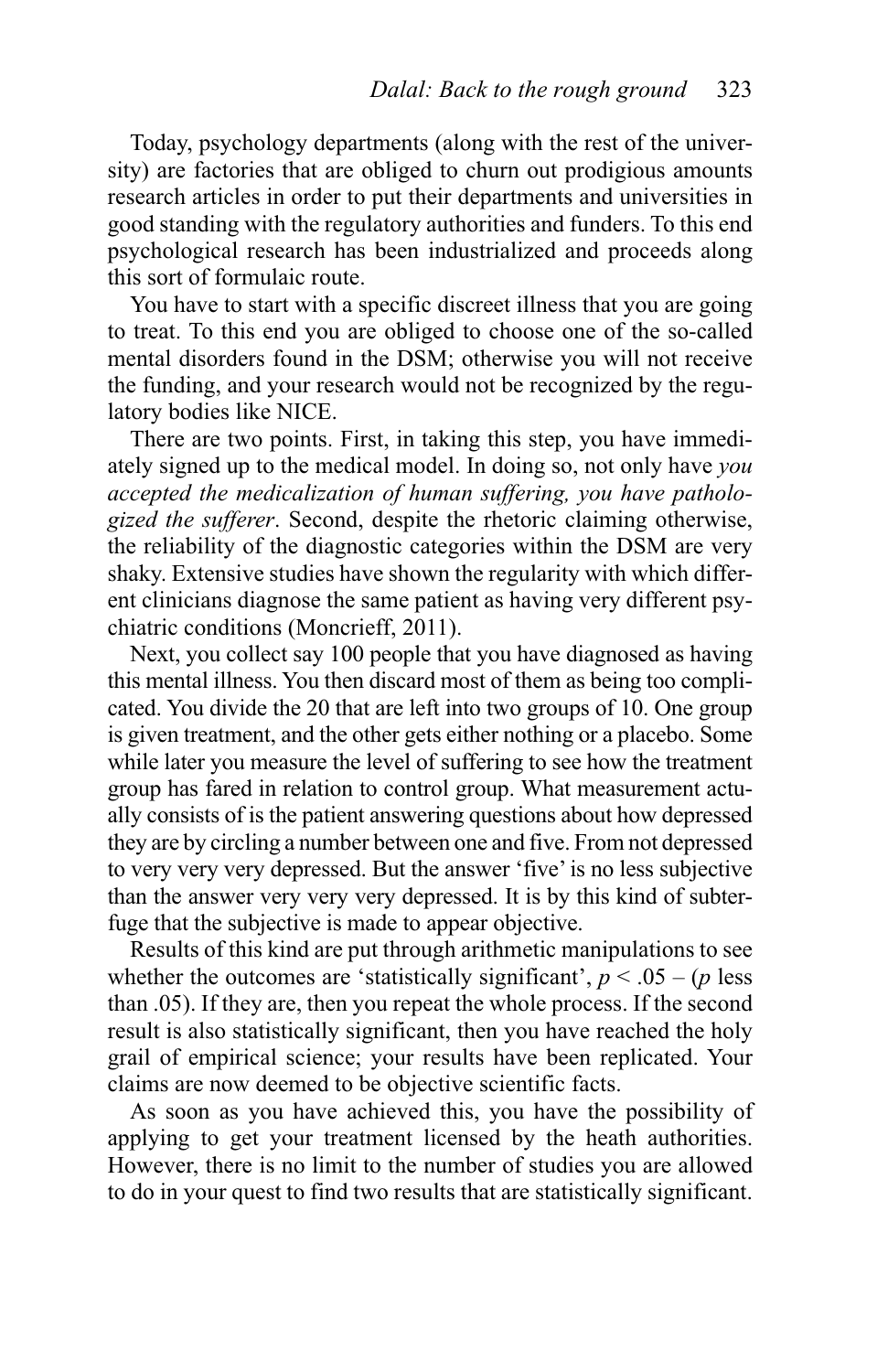And nor are you required to declare the studies in which the results were not statistically significant. (Kirsch, 2011)

Most importantly, although the results only apply to the specific characteristics of the 20 who were used in the study, the findings are dishonestly over-generalized, extended, and sold as though the treatment had been shown to be of benefit to the entire 100.

The treatment is now manualized because the protocols of positivist science require consistency and reliability. The expectation is that those following the manual will produce similar results. But manualization also functions as a patenting process. It is a way of colonizing psychological territory. It is for this reason that I find that some of my ways of working are suddenly no longer mine, because they have been written into someone else's manual.

There is one more point to be highlighted. In two studies spaced over almost 30 years, a researcher Sterling (1959, 1995) noticed that almost every so called scientific psychological study ever published miraculously claimed that their results were statistically significant. This, as Sterling says, is somewhat suspicious. People are increasingly starting to name this suspicious activity as *p*-hacking. It would seem that it is always possible to find a way of doing calculations behind the scenes to regularly arrive at this suspiciously significant result.

I personally am not against scientific research. I am not even against positivist research. All inquiry is research. But I am against the corrupt narrow industrialized research culture that prevails in mainstream psychology and psychiatry. A culture that discounts and dismisses other kinds of real evidence in an echo of the way that the patent laws were used to dismiss evidence of use of the Neem tree.

#### **Old wine in** *my* **bottle**

Having positioned group analysis in relation to psychoanalysis, science, and the medical model to some degree, what I want to do next is to say something about my form of practice. I will not be presenting my way of working as a new way of working, as that would be to hallucinate yet another *psychologica nullius.* I will not be trying to sell you new wine in new bottles. Rather, I will be describing the mix of old wines that happen to have collected in my bottle.

To begin with I want to say something about the terms patient and client. Broadly, humanistic therapists prefer to use the term 'client', because they say they are engaged in an activity freely chosen between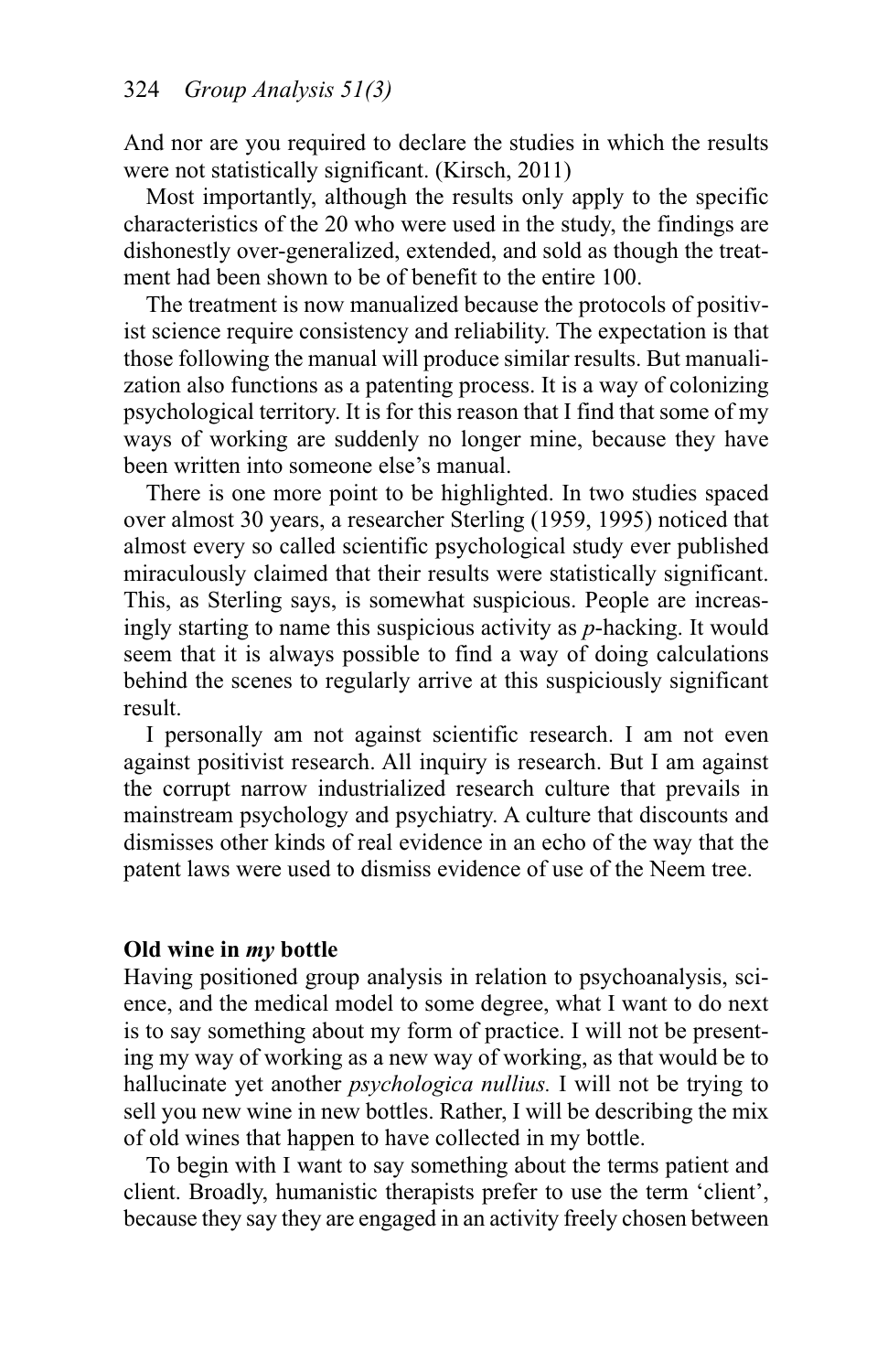equals. Not only does this edit out the power-differentials in the consulting room, the term 'client' does not do justice to the work of depth, conflict and intimacy that therapeutic relationships entail.

Analysts meanwhile tend to use the term 'patient'. One meaning of 'patient', from its Latin roots, is that of suffering—the one who suffers. In this sense I am drawn to use this term. However, in psychoanalytic discourse generally, the use of patient is a way of creating a pathological Other. There is the one who suffers, and the one who is non-suffering or post-suffering. But I, the therapist, also suffer and continue to suffer. In this sense despite my different role, I remain a fellow patient. I hope to make clear shortly why this last statement and what follows from it is critical to the therapeutic process and not just sanctimonious sentimentality.

For these sorts of reasons I am drawn to use the much more unwieldly terms, the-ones-who-come-for-help and the one-who-ispaid-to-help (but-who-continues-to-need-help).

I will begin by telling you something about my form of practice. It is only then that I will theorize the practice. I want to proceed in this way in order to make transparent how my theorization is in part, a rationalization and post-hoc justification for what I do. I want to make this transparent, because I think this is how our profession actually accrues its knowledge. However, the danger in me setting up this kind of linear phenomenological narrative, of practice followed by a theorization of that practice, is to suggest that I think that the practice itself is theory-free. As I hope it will shortly become evident to you, I do not think this to be the case. All observation, all experience is necessarily theory laden.

## **Describing the indescribable in describable ways**

The first thing I want to do is to remind us that all descriptions of the psyche are attempts at describing the indescribable in describable ways. There is no actual ego, nor projection. The concepts are metaphoric descriptions. Our actual language should be, 'it is *"as if'*"such and such were happening'. We tend to forget this and think that such and such *'is'* happening.

This then is my attempt to describe a particular indescribable in describable ways. A lot of what I do as therapist is familiar and uncontroversial. What I mainly do is sense-making, which, amongst other things, I do by making links between past and present, between here and there. I take this activity to be one of meaning making rather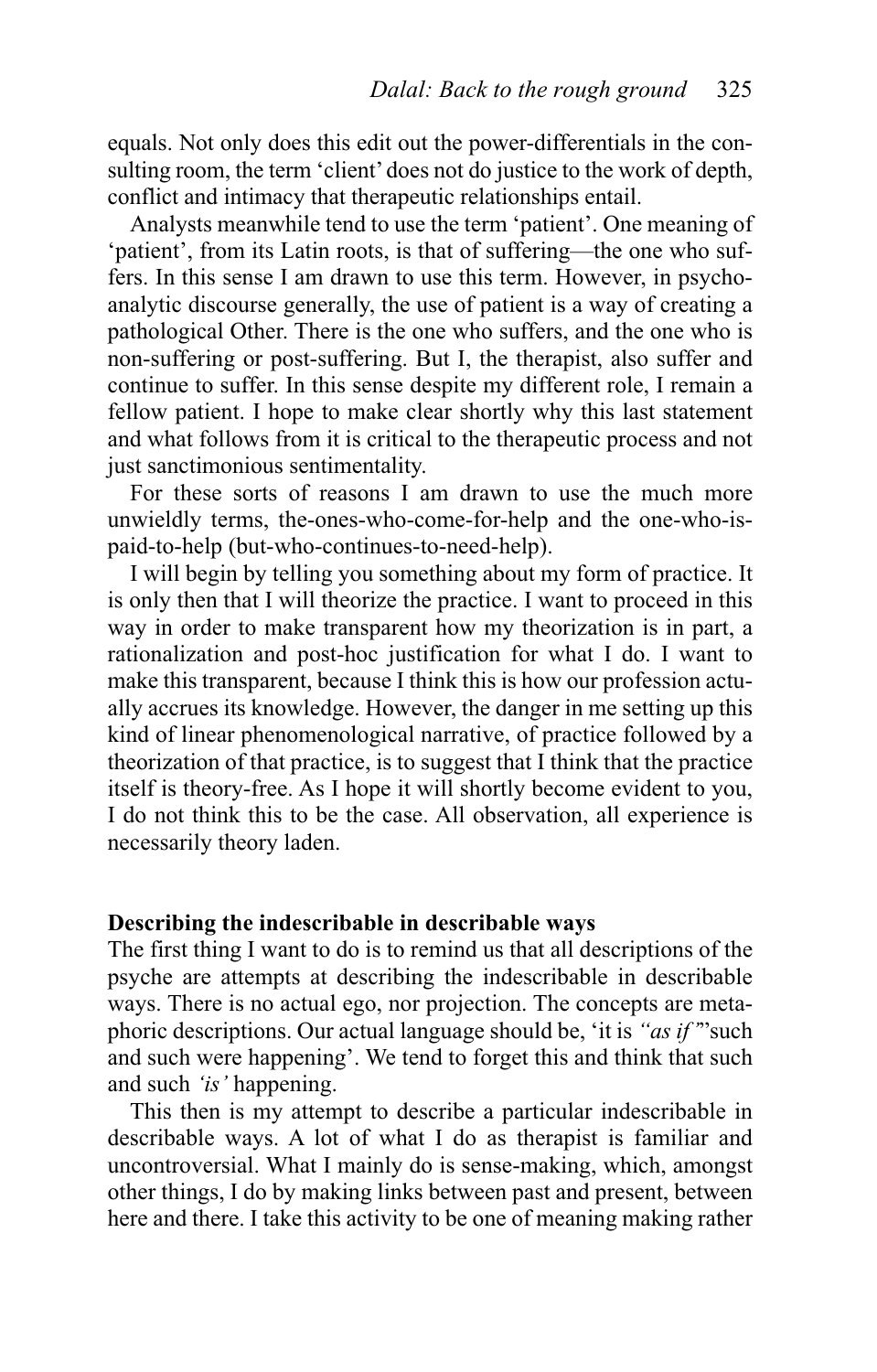than truth finding. I do this by attending closely to what is going between me and the ones-who-come-for-help. Although this is not my preferred language, all these forms of interaction will be familiar to you as working with the transference, the activity of interpretation, and so on.

One reason that this language does not sit easily with me is because my form of interaction tends to be involved and engaged rather than detached and removed. I tend to be present in what I am saying; I tend to speak in the first person. I am inclined to inhabit my statements, thus emphasizing their partiality and their subjectivity. I am inclined to be transparent, in that I will often express what *I am* feeling and thinking in relation to what is arising in the consulting room. At times I have given voice to my opinion about things, and at other times I have made suggestions. I am a contributor and not just a listener and observer.

To the classically informed mind set, it will look like I have become arrogant, sloppy, lazy and dangerously self-indulgent. I will be construed as having violated a number of critical boundaries. So let me say a little more; *and what I will say constitutes the post hoc theorization and post hoc rationalization of my practice*.

Even though my way of interacting looks more like ordinary conversation, I am circumspect about what I reveal—making continual micro decisions regarding my responses, sometimes consciously, but most times subliminally. My stance might be described as 'measured transparency'. I discover that the ways of working that I have drifted into have affinities with the schools of intersubjectivity and relational psychoanalysis. They both take the lived relationship in the consulting room to be central.

Classical psychoanalysts are likely to take umbrage at this construal, saying, but this is exactly what we do. We attend closely to the dynamics of relationship, the projections, transferences and so forth in order to help the patient face reality. This is true.

The difference between the two is this: the classical psychoanalyst attends to the relationship from outside it. They keep themselves removed and detached in the kinds of ways that I have previously described. This kind of analyst does not participate in a relationship; and even more: they view the patient's attempts at getting the analyst to participate in a relationship as a regressive pathological manoeuvre that is to be resisted and interpreted.

*Relationship in the classical psychoanalytic scenario is not only a one way street, it is a dead end*. In contrast, in the relational paradigm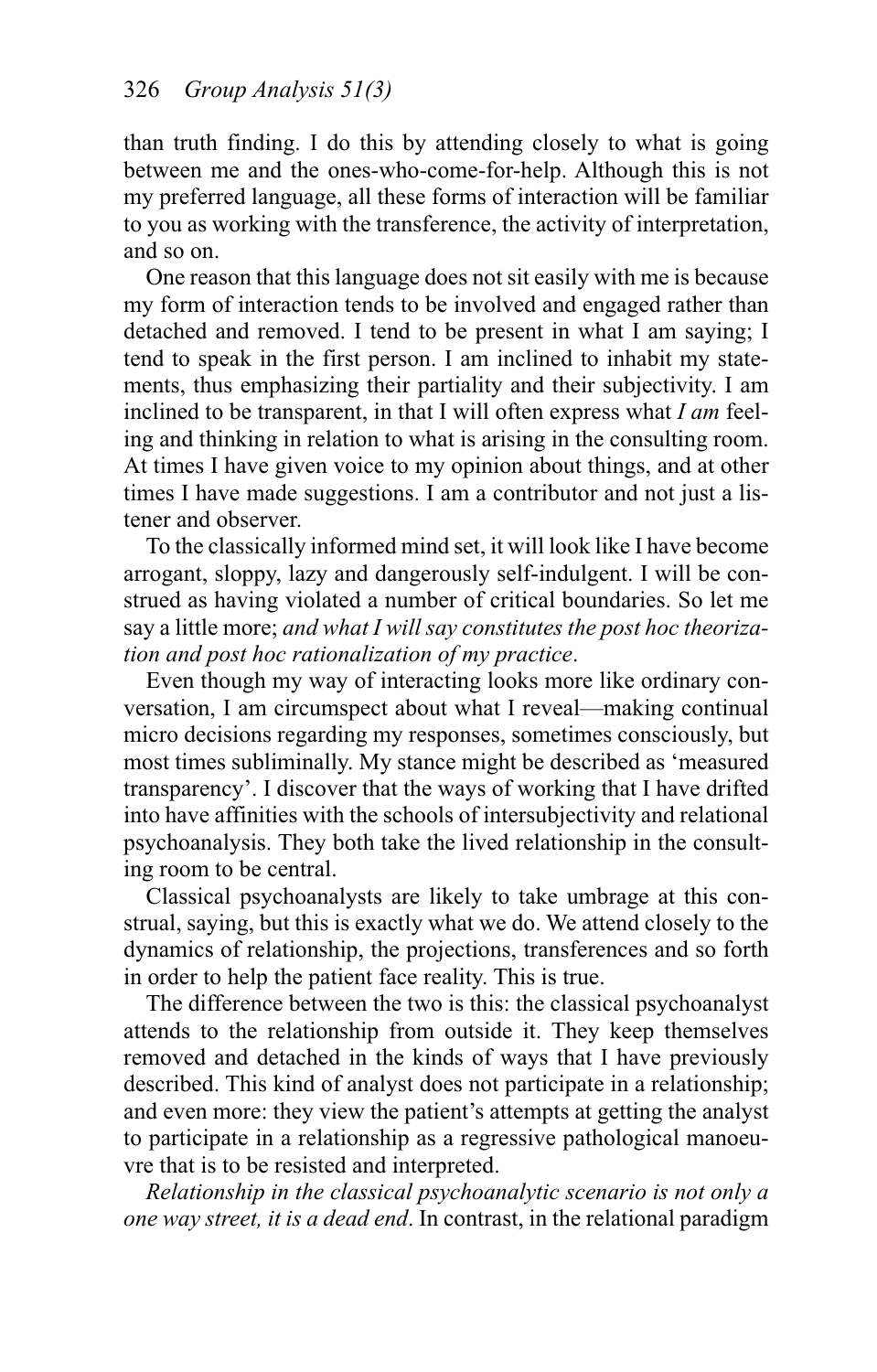the one-who-is-paid-to-help is an involved participant who, with the others in the room, co-creates what takes place. Foulkes was well aware of this:

It is important for the therapist to admit that his personal influence is inevitably strong in spite of all his precautions to minimize this . . . [therefore he] should use it consciously rather than haphazardly or unconsciously. (Foulkes, 1986: 129)

To these ways of thinking, intersubjectivity is prior to subjectivity and the relationship is prior to that which relates. To my mind these propositions have echoes with the paradoxical ideas of 'Radical Foulkes', in which the social is prior to the individual, the very individual that constitutes the social.

The stance of the classical analyst towards the patient is that of an I-It relationship, in which the analyst teases out the unconscious causal determinants of conscious life. Meanwhile the stance of the relational therapist tends towards an I-Thou relationship, in the service of something I will call 'meeting'. (Buber, 1958)

In using these sorts of terms, I-Thou, meeting and so on, I might be thought sanctimonious and preaching from on high. My intention is the opposite. It is to get back to the ground. It is a wish to get away from hallucinated certainties and (in Wittgenstein's phrase) to *'get back to the rough ground'*2.

Kant's injunction against the I-It has two components, a moral and a logical. The moral part says that to treat humans as mechanisms is to demean their humanity. The logical goes like this: The very fact that humans have the capacity to choose to some degree how to respond, their capacity for free-ish will, means that their responses will be unpredictable. For this reason alone they cannot be treated as predictable mechanisms, as 'Its'. In other words it is their very unpredictability that makes humans human.

The key terms here are those of *co-creation, emergence* and *unpredictability*. What we are faced with here is a kind of radical uncertainty, a profound uncertainty that will not be tamed by rationality or any other means. If all this be true, then when it comes to psychotherapy, the treatment paradigm is quite simply the wrong paradigm. Treatments require us to know where we are going, or at the very least know where we want to get to, before we even begin. But if I do not know where I am going, if I *cannot* know where I am going, then whatever it is I am doing as a psychotherapist cannot be construed of as a treatment. Not only am I unclear as to the solution, I mostly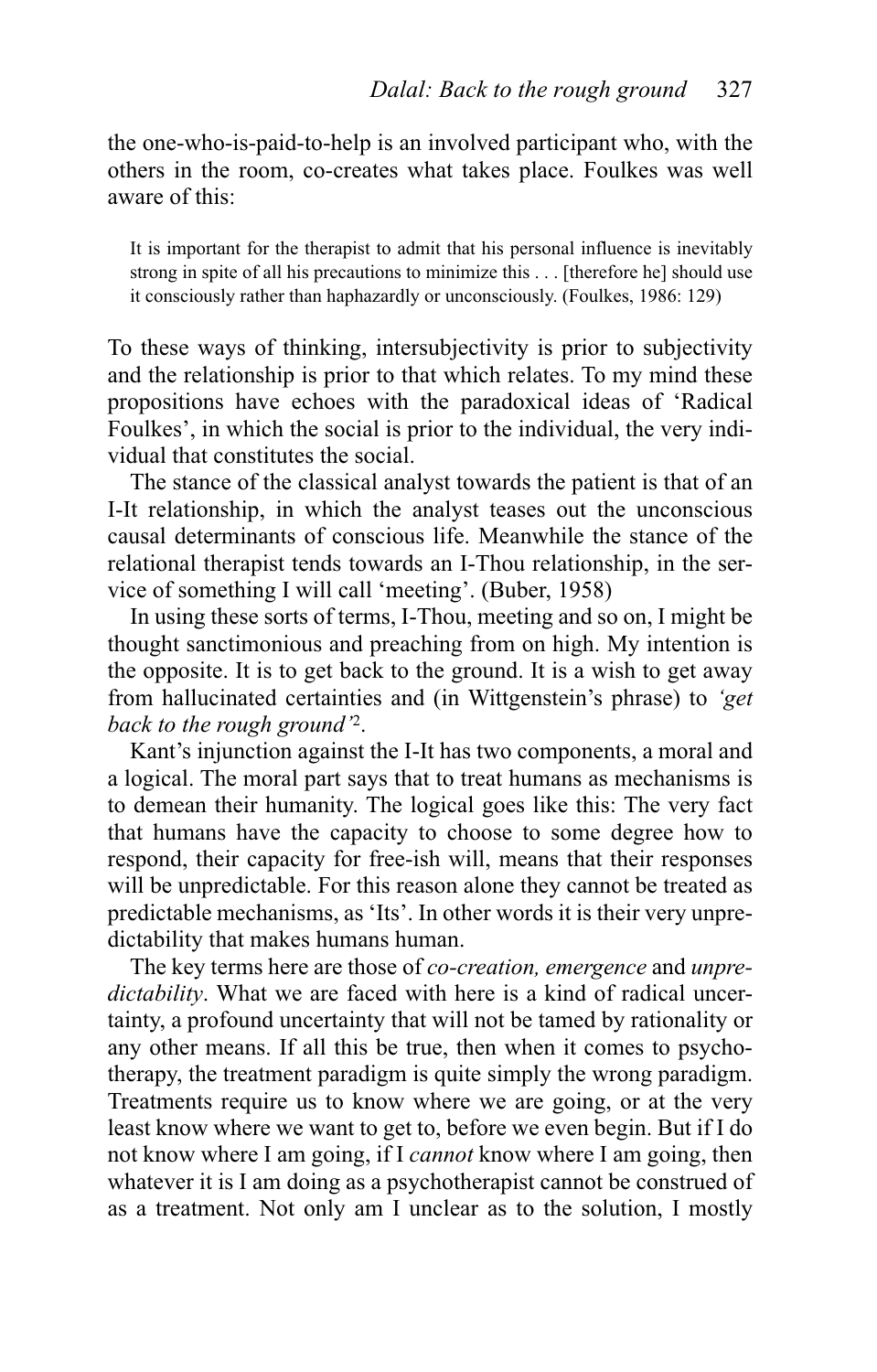remain unclear as to the nature of the problem. Having no clear start or end points, what should I do, how do I decide what to do?

#### **Stumbling in the dark**

Confronted as I am by radical uncertainty, I mostly stumble in the dark. All I can think to do is to try to find and meet with others. I am not sure as to what I mean by 'meeting', and so I am not sure how to convey it to you. What I can tell you is that sometimes an experience of meeting and being met arises between us. This momentary experience feels deeply meaningful, although I would be hard put to tell you what that meaning was.

But this sort of moment is a rare occurrence, because all parties, including me, are caught up in a whole host of defences, denials, fears and obfuscations. All of which gets in the way of meeting. This is why I have said 'trying to meet', because the 'trying' is in itself the therapy. This trying consists of working through the dross so that we might meet, which we can only do as vulnerable suffering beings.

Having no manual, having no bearings, I trust to my intuitions. This is what we all mostly do and is not particularly mysterious. My intuitions are the amalgam of my sense of things in the moment, which are formed by my history and includes my thoughts, beliefs, feelings, principles, values and experiences. There is no objectivity here.

Even Freud, who despite his scientific aspirations had the humility to say:

If everything depends on my interpretation who can guarantee that I interpret right? So after all, everything is left to my caprice. (Freud, 1926: 219)

Mired in subjectivity and faced with radical uncertainty, my intuition moves me to respond this way rather than that. Despite radical uncertainty, I nevertheless commit myself to it. In this darkness the feeling of sincerity is my guide as to what to do or not do, to say or not say. But sincerity is no guarantor of anything; it is full of risk. Misunderstandings, hurts and conflicts are part and parcel of what takes place in the dark. In these moments, caught up in difficulty and doubt, I look to faith to sustain me. However, many times it turns out that this faith was misplaced. Faith, intuition and sincerity are fallible and unreliable compasses, however, they are all I have and so I have to make do with them. It is for this reason that I think that the work of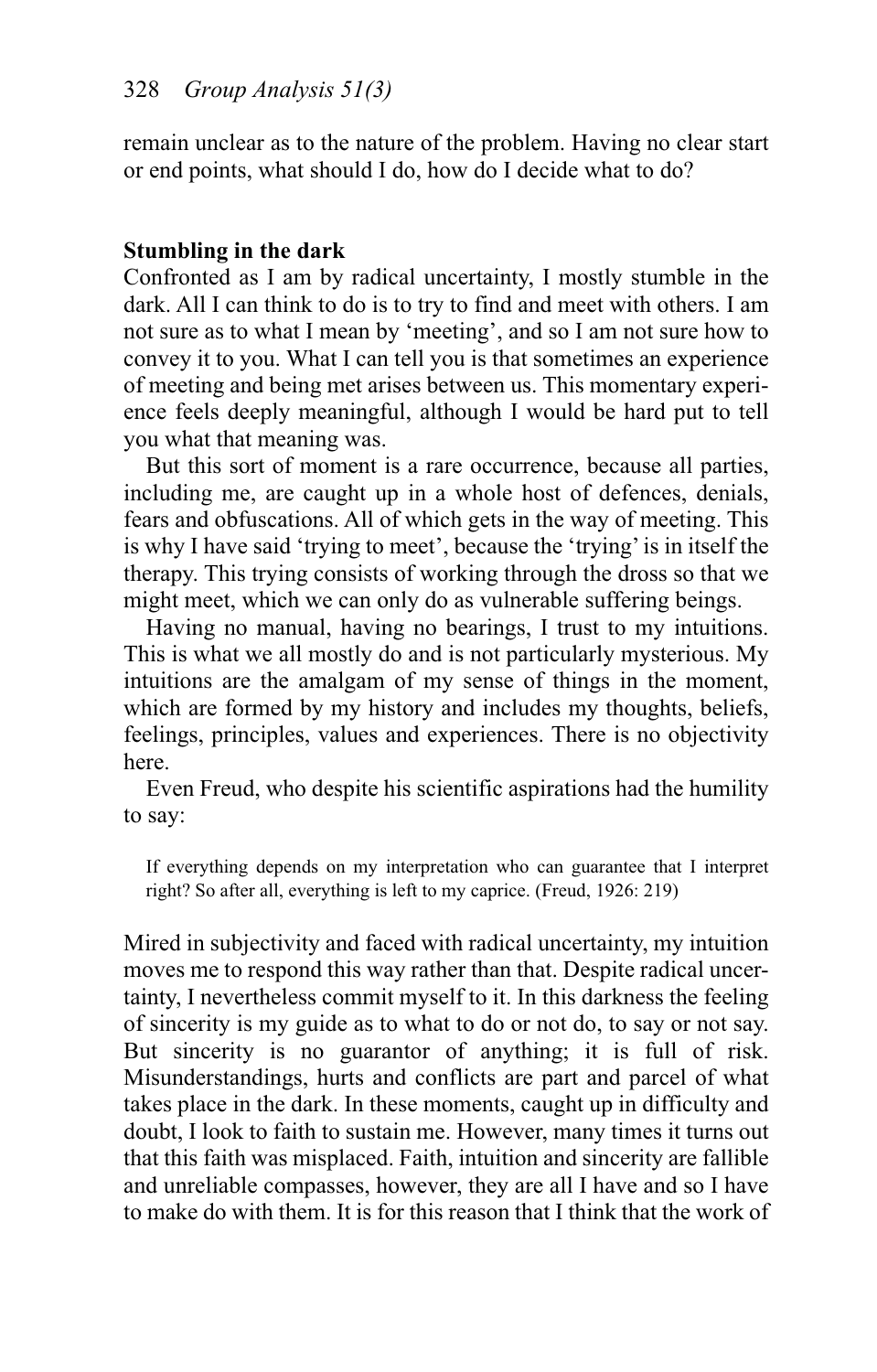psychotherapy is an ethical work, a work of trying-to-be-with rather than of doing-to, a work of healing rather than of curing.

The activity of psychotherapy might well be unpredictable, but as we know, the ones who come for help are often stuck in fixed repetitious patterns, reproducing the same dynamics over and over again from situation to situation. In Freud's pithy phrase, they are endlessly repeating without remembering. This then gives us another way of conceptualizing the psychotherapy process, which is, to help the one's-who-come-for-help transform from *predicable reactive beings into unpredictable responsive beings.*

So I too have a goal; I too have ends in mind—the transformation of reactive beings into responsive beings. So how is my way of thinking different from a treatment paradigm?

My not very satisfactory way of squaring this circle is as follows. First, although I have notional ends in mind, I have no idea what they are or how to get there or to even recognize them as a destination if we were ever to get there. These ends have something to do with feeling more fulfilled, of having more autonomy, of being less fearful, of life being more meaningful. But these sorts of ends are not present in my mind when I am immersed in the micro moment by moment interactions that constitute that journey. If I had these ends in mind, then my actions would no longer be sincere, because they would have become instrumentalized. I would be doing something in the service of achieving a particular end.

In her response to Richard Billow's article (2017), Miriam Berger (2017) uses the term 'experience *near'* to capture the attitude of the relational therapist. I go further, towards 'experience *in'*, with all the attendant difficulties that it will necessarily give rise to.

Whilst this is an experience of immersion, it is not an experience of merging. There remains an 'I' that is 'in' the experience, that 'has' the experience. This 'I' however, is not encapsulated and impregnable; I am moved by and through the experience. Transformed by the experience itself, I become something other than what I was a moment before. As I have discussed previously (Dalal, 2014) this speaks to the tension encapsulated by Foulkes' two terms—group analyst and group conductor, and to the tension between involvement and detachment as spoken of by Norbert Elias (1956). This then serves as a corrective and reminder that there are degrees of involvement and detachment; they are not opposites. The same is true of the dichotomy I-Thou and I-It. In a sense all these terms are analytic abstractions that are instances of process reduction. Psychoanalytic positivists however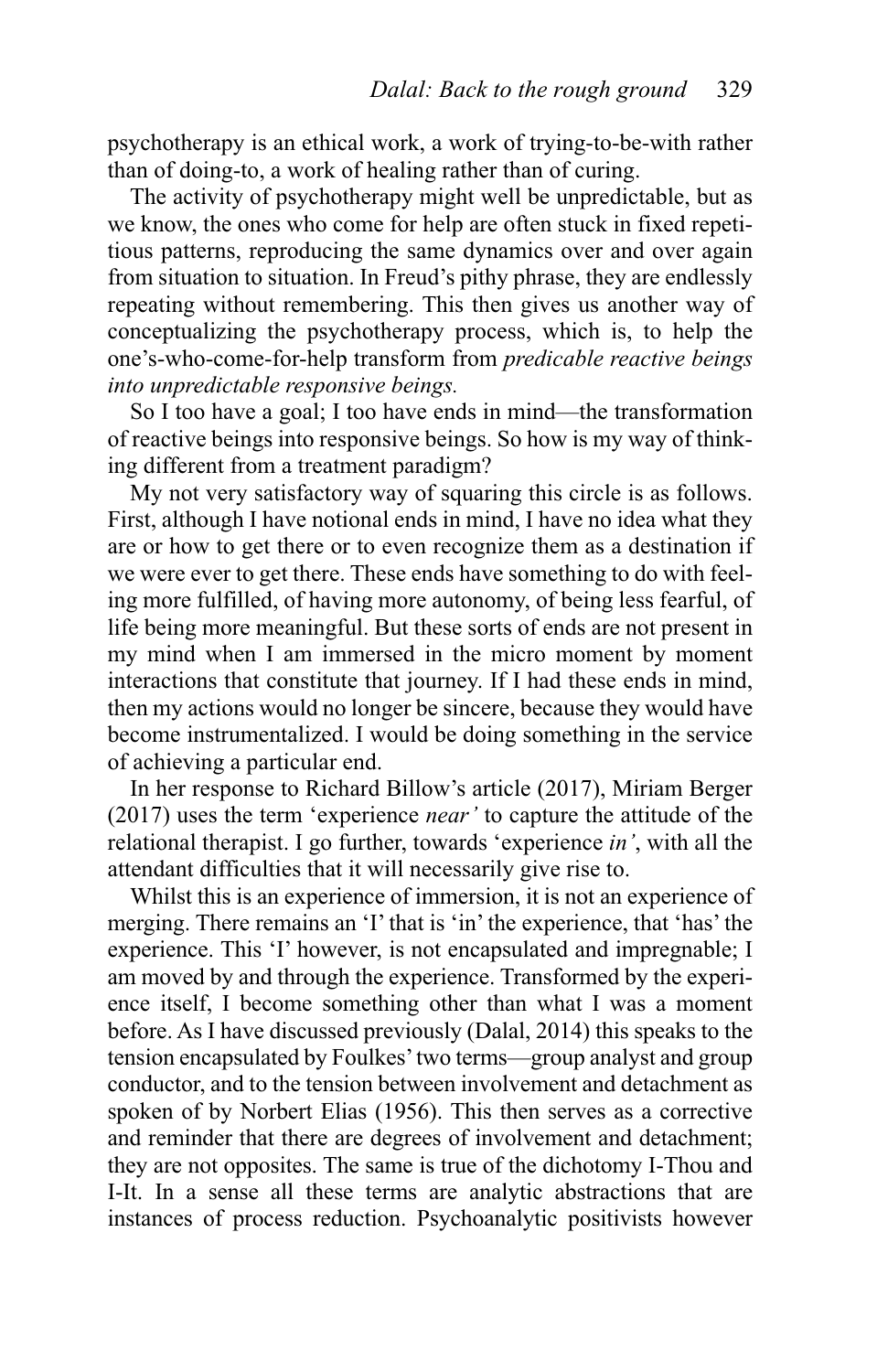imagine that it is possible to firmly locate themselves on the I-It pole which grants them objective clarity, a clarity that is to be protected from being contaminated by experiences of I-Thou.

Theories, and even reflection itself, are ways of trying to describe the indescribable in describable ways. We cannot do otherwise because language is fundamental to thought itself. As necessary as this is, I think that what we forget is this: however captivating our descriptions, that which we are trying describe *remains* indescribable; something always escapes the description. However grand our theories, I think that the reasons our work works, when it works, remains a deep mystery.

## **Conclusion**

Depending on the taxonomy one uses, there will be many different answers to the question: 'one group analysis or many?'. By using the distinction between cause and reason, and focussing on the stance of the practitioner, I have come up with the answer: two kinds of group analysis.

The first is the I-It kind which is grounded in the idea of treatment, which requires detached and interpretative; the second kind is the I-Thou kind grounded in the idea of meeting, which requires the therapist being involved and responsive.

I have construed of the work of psychotherapy as the transformation of reactive beings into responsive beings. I think the responsivity of the therapist, the-one-who-tries-to-help, is necessary and critical to this task as it is the means by which the responsivity of the ones-whocome-for-help is brought alive.

I have suggested that the essence of our work is mystery, a mystery that does not collapse into mysticism; a mystery that does not pander to mystification. I think that there is an anomaly at the heart of the group analytic profession which is this: even though most colleagues are likely to think of suffering as meaningful, and the activity of psychotherapy as meaning making, their form of practice continues to replicate the distanced stance of scientist delivering treatment. When I say this sort of thing, I come across two sorts of reactions. The first is bemused agreement. 'What's the big deal? Of course we are detached; the analyst needs to be detached to do the work of analysis'. For them the detached stance is both unproblematic and technically appropriate.

The second reaction is one whereby I am told that this is a straw man; that psychoanalysis and group analysis have moved on since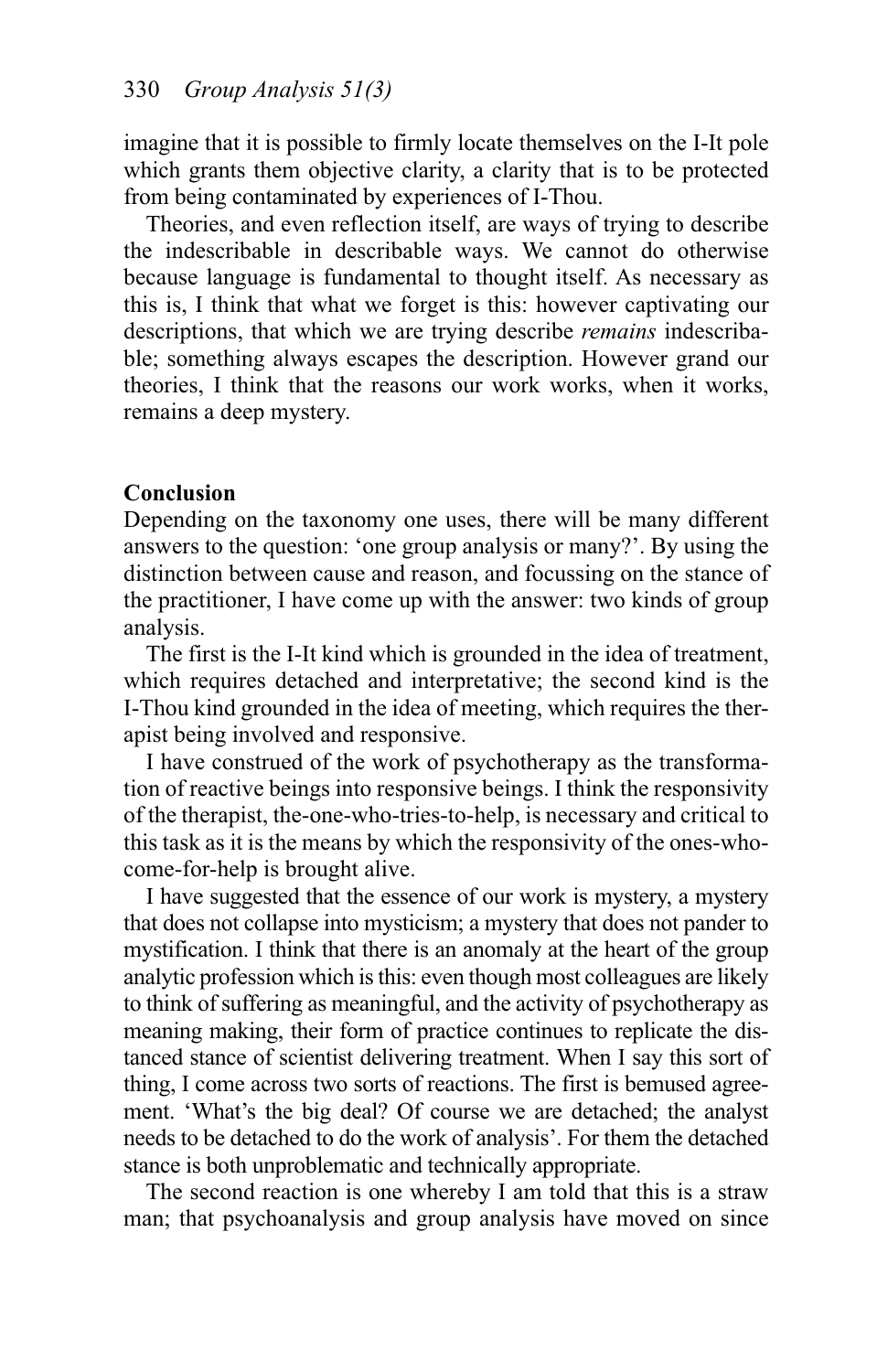those early days. But my continuing experiences at conferences, supervisions and in conversations, is one in which many large and small group conductors keep themselves above and outside the group, delivering occasional commentary on the group process. Several participants on recent (2016/2017) introductory courses to group analysis have described their group conductors as little different from the way a classical psychoanalyst would interact. Their group conductors were primarily silent, inscrutable and detached.

The way questions from group members are dealt with by conductors tends to be very revealing. In the main they are not dealt with at all; questions are habitually met either with silence or with an interpretation. In which case the response is non-dialogical.

I do not claim this to be universally true. I know of many colleagues who are not like this, but I come across the detached and authoritarian stance sufficiently often to claim this to be a prevailing norm—certainly in the UK, and I have come to understand from colleagues, also elsewhere.

Of course all these bits of evidence I put before you, can be dismissed as anecdotal and not real, 'scientific' evidence at all; recall the Neem tree. The main point I want to make is this: Group analysts that practice in this way, sit comfortably within the territory called psychoanalysis, if psychoanalysis is taken to mean the classical stance that I have just described.

In ending my article with a description of my kind of therapy, there is the danger that I might be heard as saying that there are two kinds of therapy: my kind, and the wrong kind. I do not think this, even though I have strong disagreements with some of the other 'kinds'. I actually believe that the real answer to the question 'one group analysis or many?' is that there are as many different kinds of group analyses as there are group analysts.

But this unruly conflictual diversity, is anathema to the 'managerialist' bureaucratic mind-set that is increasingly coming to prevail in our institutes and trainings. Bureaucrats like order; they like standards and standardization, and so they think uniformity and conformity to be a good thing. Their defensive risk-averse mind set fits well with that of the puritans and fundamentalists within our profession who would seek to impose their authoritarian certainties upon us.

This toxic mix of fear mongering and moral superiority can paralyse us into compliance. Let us then hold fast against the positivists, the bureaucrats and the fundamentalists, who, intoxicated by their certainties and sense of moral virtue, would suffocate all innovation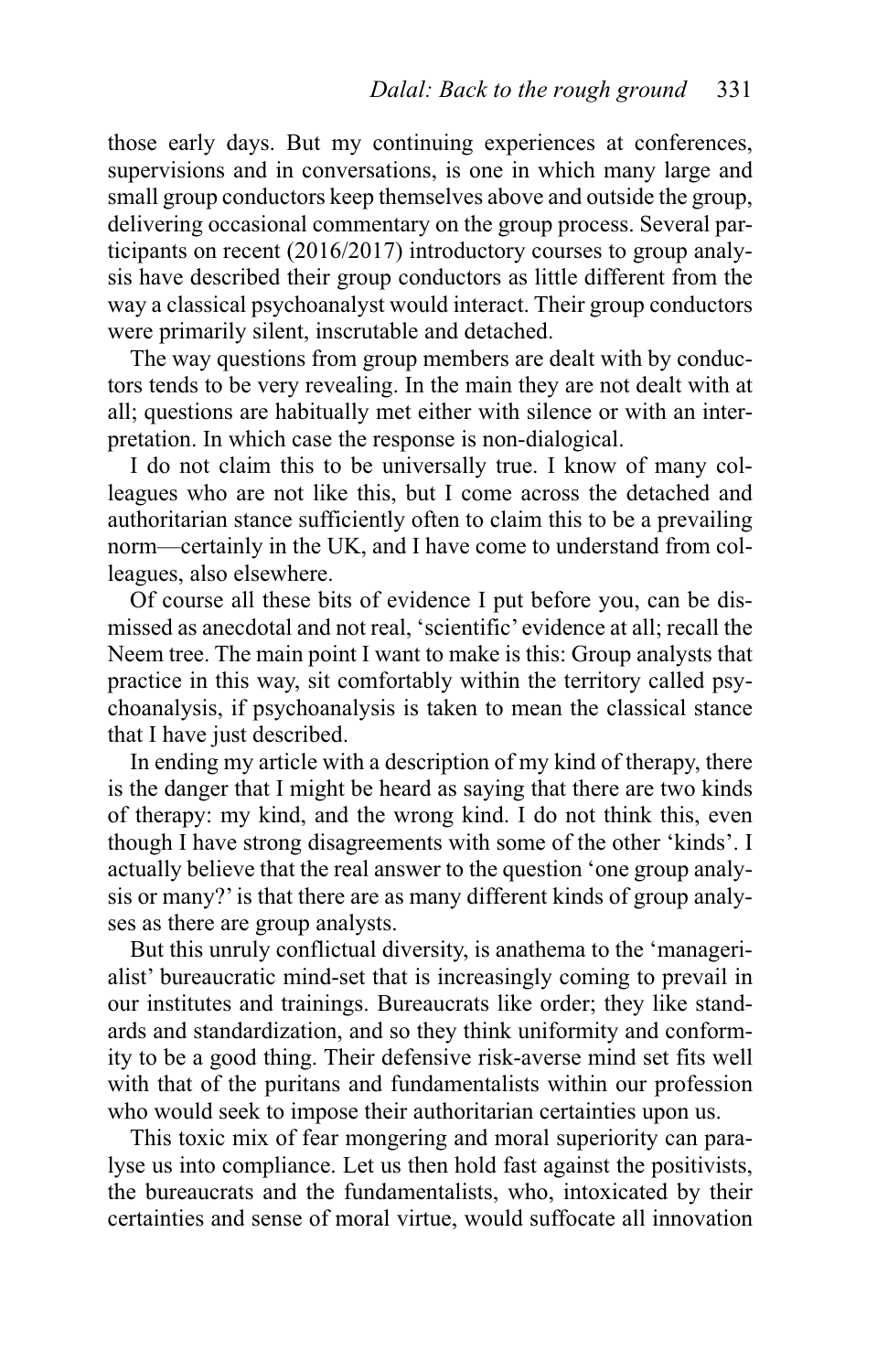and creativity under the banners of purity and predictability. They would insist that there is only 'one group analysis', *their* group analysis.

## **Notes**

- 1. Freud was prompted to write 'The question of lay analysis' in response to the legal proceedings that were instigated in 1926 against a prominent nonmedical member of the Vienna Psychoanalytic Society, Theodor Reik, for breaching the Austrian law against 'quackery'. According to this law only those with medical degrees were allowed to treat patients. Some version of this situation continues even today in Austria, Germany, and no doubt also elsewhere.
- 2. 'We want to walk; so we need *friction*. Back to the rough ground!' Wittgenstein para 107, *Philosophical Investigations* 1953.

## **ORCID iD**

Farhad Dalal **iD** <https://orcid.org/0000-0002-5428-8690>

## **References**

- Berger M (2017) A Response to Richard Billow's 'Relational Group Psychotherapy: An Overview. *Group Analysis* 50(1): 23–9.
- Billow RM (2017) Relational Group Psychotherapy: An Overview. *Group Analysis* 50(1): 6–22.
- Buber M (1958) *I and Thou*. London: Continuum International Publishing.
- Dalal F (2014) A Rumination on Intimacy and its Defences in the Consulting Room. *Group Analysis* 47(4): 392–407.
- Elias N (1956) Problems of Involvement and Detachment. *British Journal of Sociology* 7(3): 226–252.
- Elias N (1976) Introduction. In: Elias N and Scotson J *The Established and the Outsiders* (1994) London: Sage.
- Foulkes SH (1986) *Group Analytic Psychotherapy, Methods and Principles*. London: Karnac.
- Freud S (1912) On the Universal Tendency to Debasement in the Sphere of Love. In: *Standard Edition* vol XI. London: Hogarth.
- Freud S (1926) The Question of Lay Analysis. In: *Standard Edition* vol XX. London: Hogarth.
- Goldacre B (2012) *Bad Pharma: How Drug Companies Mislead Doctors and Harm Patients*. London: Fourth Estate.
- Grosskurth P (1985), *Melanie Klein: Her World and her Work*. London: Hodder and Stoughton.
- Heaton J (2013) *The Talking Cure: Wittgenstein on Language as Bewitchment and Clarity*. Hampshire: Palgrave Macmillan.
- Kirsch I (2011) Antidepressants and the Placebo Response. In: Rapley M, Moncrieff J and Dillon J *De-Medicalizing Misery*. London: Palgrave Macmillan, pp. 189–96.